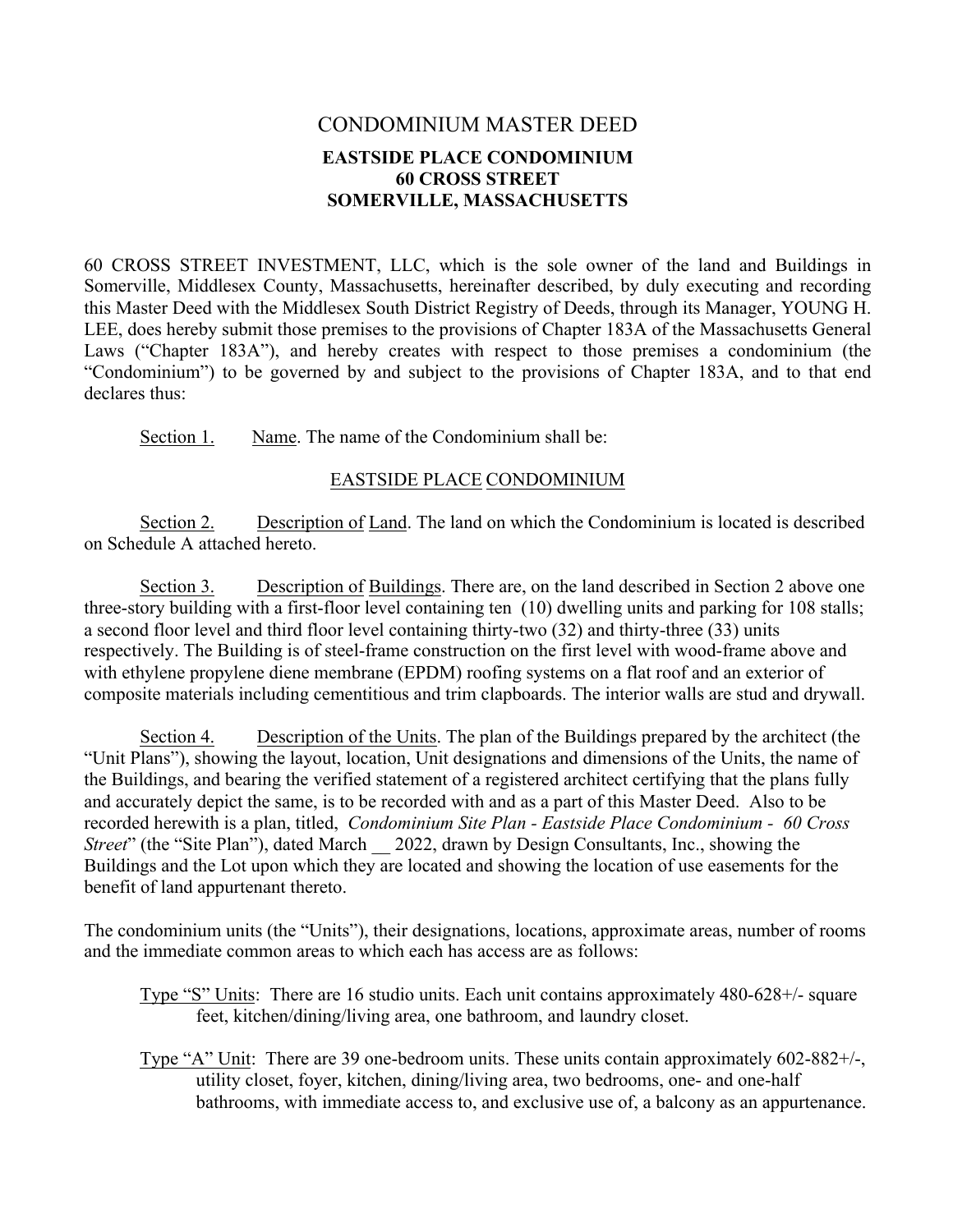- Type "B" Unit: There are 14 two-bedroom units. These units contain approximately 907- 1,236+/- square feet, consist of living/dining room, kitchen, two bedrooms, two bathrooms and laundry area.
- Type "C" Unit: There are 6 three-bedroom units. These units contain approximately 1,020- 1,430+/- square feet respectively, consist of a living/dining room, kitchen, three bedrooms, and two bathrooms and laundry area.

As an additional appurtenance, certain of the units have access to, and the exclusive right to use either a patio, balcony, or courtyard space adjacent their units.

Section 4.1 The boundaries of each of the Units are as follows:

Lower Boundary: The plane of the upper surface of the basement flooring.

Upper Boundary: The plane of the lower surface of the ceiling joists, above the uppermost floor level.

Interior building walls: The centerline of the wall between Units and between Units and the common areas and facilities.

Exterior building walls: The interior surface of the exterior wall and any windows or glazing thereon.

Exterior doors and windows: All doors, door frames, windows and window frames and sashes (not including exterior paint, however) are part of the Unit. The Unit Owner shall be responsible for the maintenance, repair and replacement of all windows, glazed doors and other glazing areas, and unglazed doors, in interior and exterior walls of the Unit including but not limited to those which open from the Unit.

Appurtenant Equipment: Any and all furnaces, heating units, water heaters, and related pipes, ducts, wires and conduits serving only one Unit are part of that Unit, even if located in the common areas.

Section 4.2 Designation of Units Governed by Affordable Housing Restriction

Notwithstanding anything to the contrary contained elsewhere in this Master Deed, the following units shall be set aside as the nine (9) affordable units required by Article 13 of the City of Somerville Zoning Ordinance and mentioned in the Special Permit with Site Plan review dated December 11, 2014 (PB 2013-05) recorded with the Middlesex South District Registry of Deeds in Book 67497 at Page 124 on June 24, 2016: Units B108, C104, S229, A225, A210, B205, S303, A321, A333 .The affordable units are further described in the Affordable Housing Restriction dated April 27, 2012, recorded herewith in Book , Page at the Middlesex South Registry of Deeds. The Affordable Units are designated as affordable in perpetuity and are being sold for a price below their fair market value to a household within a specific income limit and is subject to the aforementioned Affordable Housing Restriction and a Deed Rider. The Affordable Housing Restriction and Deed Rider restrict the resale price of the Affordable Units as well as the income of potential buyers of the Affordable Unit in order to maintain the designated unit as affordable in perpetuity.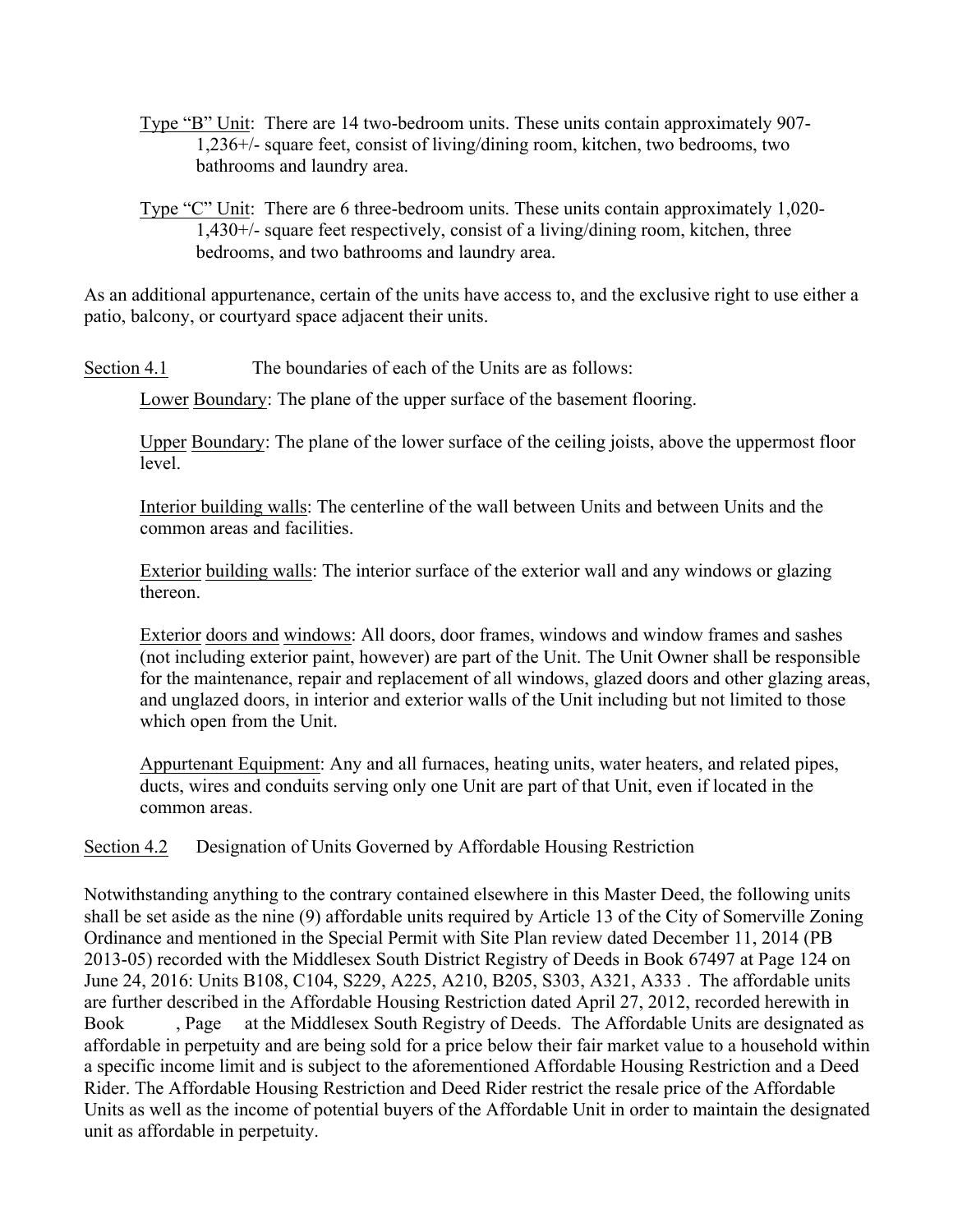No other Units in the Eastside Place Condominium shall be affected by said Affordable Housing **Restriction** 

Section 5. Common Areas and Facilities. The common areas and facilities of the Condominium consist of:

- (a) The land described in Schedule A attached hereto, together with the benefit of and subject to all rights, easements, restrictions and agreements of record, if any, so far as the same may be in force.
- (b) All portions of the buildings not included in any Unit by virtue of the Unit Plans and Section 4 above, including, without limitation, the following to the extent such may exist from time to time:
	- (1) Any foundations, structural members, beams, supports, exterior walls, roof, walls between Units or between a Unit and a common area, and structural walls and other structural components located within any Unit;
	- (2) Balconies, porches, decks and terraces, driveways, carports, sidewalks, steps and stairways;
	- (3) Installations of central services, if any, such as heat, electric power, gas, fire suppression and alarm, hot and cold water, including all equipment attached thereto, wherever located, but not including equipment solely servicing a single Unit, whether located in that Unit or located elsewhere in the common areas; and
	- (4) All conduits, chutes, ducts, plumbing, wiring, flues and other facilities for the furnishing of utility services (collectively, "utility installations") which utility installations (i) are contained in the common portions of the Buildings and (ii) do not solely serve a single Unit, and all such facilities contained within any Unit, which serve parts of the Buildings (including Units) other than the Unit within which such facilities are located, together with an easement of access thereto in the Trustees of the Condominium Trust for maintenance, repair and replacement.
- (c) Such additional common areas and facilities as may be defined in Chapter 183A.

The owners of each Unit shall be entitled to a percentage interest in the common areas and facilities of the Condominium as set forth in Schedule B attached hereto. These percentage interests have been computed, conformably with Chapter 183A, upon the approximate relation, which the fair market value of each Unit on the date of this Master Deed bears to the fair market value of all the Units on that date.

If any portion of the common areas and facilities of the Condominium shall encroach upon any Unit or if any Unit or any appurtenant areas of a Unit shall encroach upon any portion of the common areas or any other Unit, as these are shown on the Unit Plan, there shall be deemed to be mutual easements in favor of the Unit Owners collectively as owners of the common areas and the respective individual Unit Owners involved to the extent of such encroachments so long as the same shall exist.

Section 5.1. Exclusive Use/Common Areas: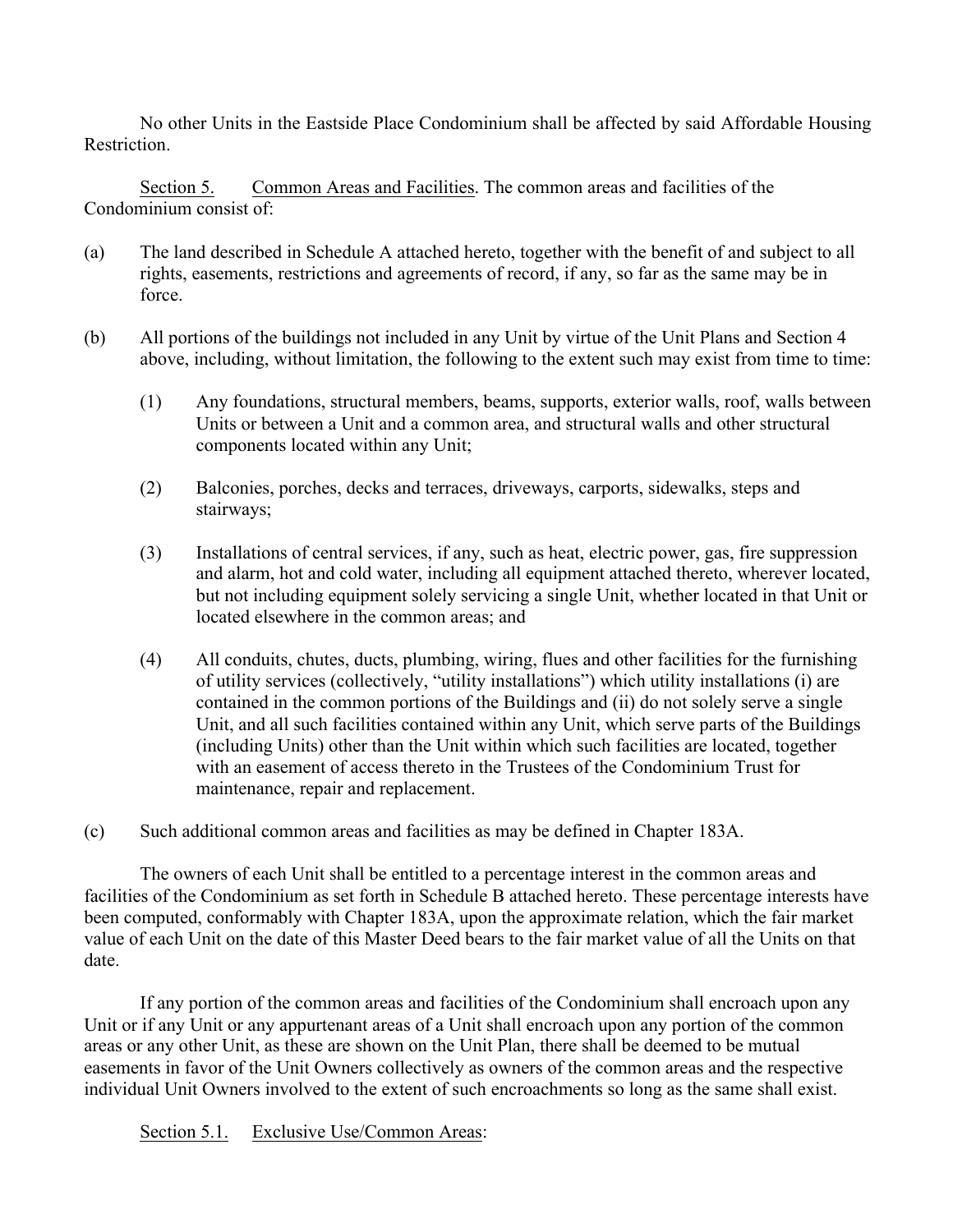Some Units have the benefit of the exclusive use of certain common areas so designated in the Master Deed or as shown on the plans recorded herewith. Each Unit shall have the appurtenant exclusive right and easement to use the Parking Spaces shown as exclusive to the Unit on the Plans recorded with the Master Deed or otherwise set forth in the first Unit Deed from the Declarant. In addition, those units on the  $1<sup>st</sup>$  and  $3<sup>rd</sup>$  floors that have a terrace or balcony appurtenant thereto, have the exclusive of said terrace or balcony. However, certain units on the  $2<sup>nd</sup>$  floor have direct access to the courtyards immediately adjacent thereto, which shall be distinguished as limited use common areas. The Unit Owners of each Unit so benefited shall keep such use exclusive or limited areas clean, well maintained and in good and safe order.

Section 5.2. Fire Suppression and Alarm Systems. In compliance with the Massachusetts State Building Code, each building has fire suppression (sprinkler) and alarm systems (collectively "Fire Protective Systems") integrated into its overall building system. All Fire Protective Systems must be maintained and serviced according to all applicable NFPA, State and local regulations. All systems must have a maintenance contractor who will respond, within two (2) hours of activation of the system and restore said system to normal conditions according to the guidelines of the authority having jurisdiction.

The Condominium Trustees will immediately notify the Somerville Fire Department of any change of maintenance contractors, as required in local codes. The Somerville Fire Department has the permission of the Trustees to notify the alarm maintenance contractor at any time of an activation of the system, so that the two (2) hour response may be adhered to.

Section 6. Statement of Purposes: Restrictions on Use. The intended purposes for which Units and the common areas and facilities are to be used are as follows:

Units shall be used solely for residential purposes and uses accessory thereto as permitted from time to time by the Zoning Ordinance of the City of Somerville.

In addition to the foregoing, the Declarant, or any successor to its interest in the Condominium, may, until all of the Units have been conveyed by the Declarant or such successor(s), use any Unit not conveyed as a model for display for purposes of sale or leasing of Units in the Condominium.

No Unit shall be used or maintained in any manner which unreasonably interferes with the use and enjoyment of any other Unit or of the common areas and facilities, and to that end no noxious or offensive activity shall be carried on in any Unit, or in the common areas and facilities, nor shall anything be done therein which may be or become an annoyance or nuisance to the occupant of any other Unit. No person within the common areas of the Condominium or in any Unit therein shall engage in, make or permit any conduct or noise that unreasonably interferes with the rights, comforts or convenience of the occupant of any Unit.

Unless otherwise permitted in a writing executed by the Condominium Trustees pursuant to the provisions hereof:

- (a) No Unit shall be used for any purpose not specified in this Section;
- (b) No Unit may be used, by way of rental or otherwise, for transient purposes nor occupied by more than two (2) unrelated persons;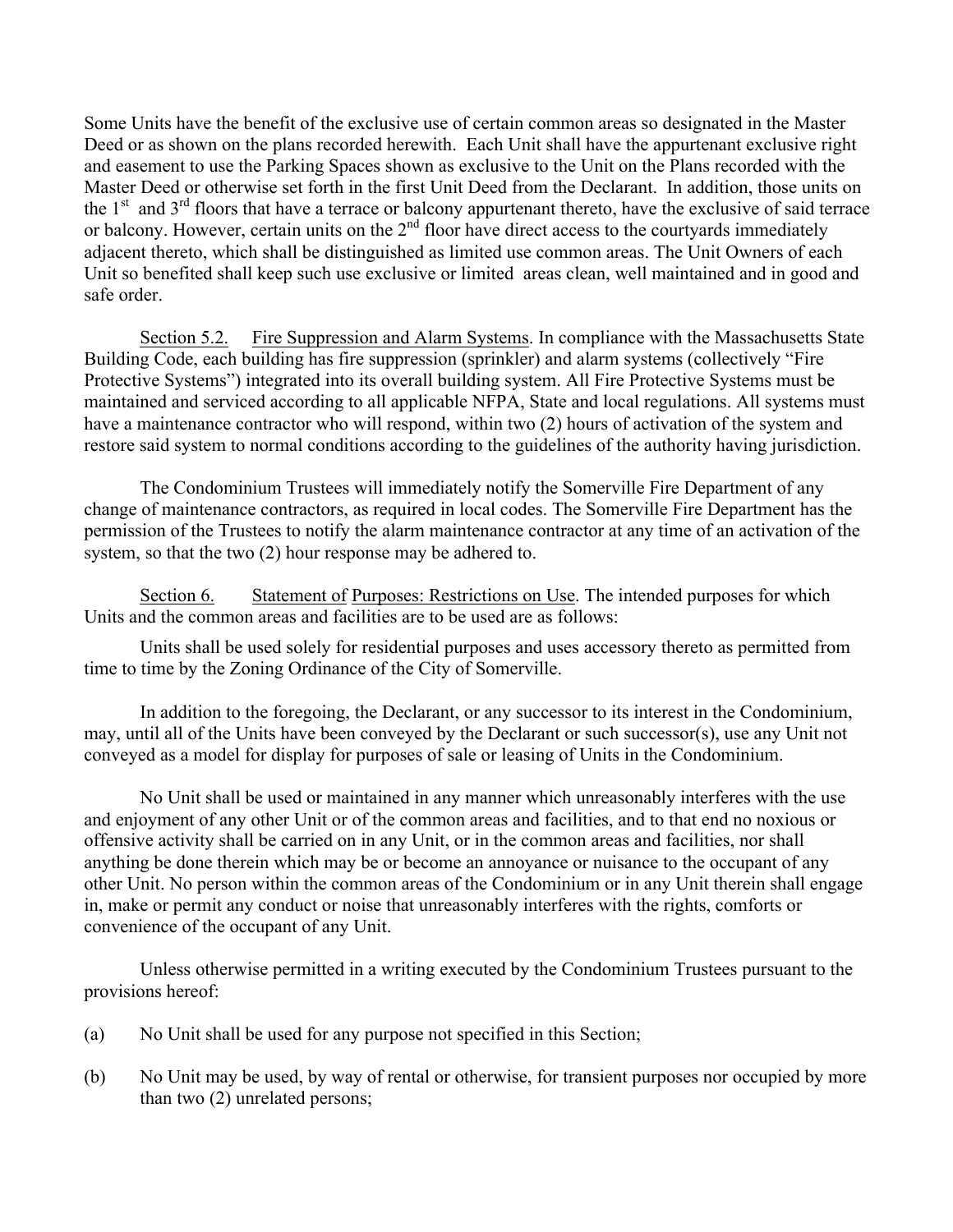- (c) No Unit shall be used or maintained in a manner contrary to or inconsistent with the Condominium Trust, its By-Laws, the Declaration of Restrictions, and the rules and regulations in effect from time to time pursuant thereto.
- (d) No Unit shall be leased unless the lease is in writing and states that it is subject to the terms and provisions of the Master Deed, the Condominium Trust and the Declaration of Restrictions, and the rules and regulations in effect from time to time pursuant thereto. No Unit may be leased for a term of less than six months and shall contain a provision stating that the tenant will adhere to the provisions of the recorded condominium documents and rules/regulations promulgated thereto.

These restrictions shall be for the benefit of all Unit Owners and shall be administered on behalf of the Unit Owners by the Condominium Trustees and shall be enforceable solely by one or more Unit Owners or Trustees, insofar as permitted by law, and insofar as permitted by law, shall be perpetual; and to that end may be extended at such time or times and in such manner as permitted or required by law for the continued enforceability thereof. No Unit Owner shall be liable for any breach of the provisions of this section except such as occur during his or her Unit ownership.

Section 7. Amendments. This Master Deed may be amended by an instrument in writing (a) signed and acknowledged by all of the Trustees of the Condominium Trust who certify under oath that one or more owners of Units entitled to sixty-seven percent (67%) majority of the undivided interest in the common areas and facilities of the Condominium have consented in writing thereto and (b) duly recorded with the Registry of Deeds; PROVIDED, HOWEVER, that:

- (a) The date on which any instrument of amendment is first consented to by a Unit Owner shall be indicated thereon as the date thereof and no such instrument shall be of any force or effect unless the same has been so recorded within six months after such date;
- (b) No instrument of amendment that alters the dimensions of any Unit shall be of any force or effect unless the owners of the Unit so altered have signed it;
- (c) No instrument of amendment which alters the appurtenant rights or percentage of the undivided interest to which any Unit is entitled in the common areas and facilities shall be of any force or effect unless the same has been signed by all Unit Owners affected;
- (d) No instrument of amendment affecting any Unit in any manner which impairs the security of a first mortgage of record or which enacts any right of first refusal applicable to first mortgagees shall be of any force or effect unless the same has been consented to in writing by the holder of such mortgages;
- (e) No portion of any instrument of amendment which alters this Master Deed in any manner which would render it contrary to or inconsistent with any requirements or provisions of Chapter 183A, or with the provisions of any rules and regulations pursuant thereto, shall be of any force or effect (but all other portions thereof shall be of full force and effect);
- (f) No amendment which eliminates, impairs or otherwise adversely affects any rights special to the Declarant (i.e., not appertaining generally to all Unit Owners) shall be of any force or effect unless the same is also signed by the Declarant or any successor to its interest in the Condominium; and

 $\hat{S}$  (section 8. [intentionally obtained]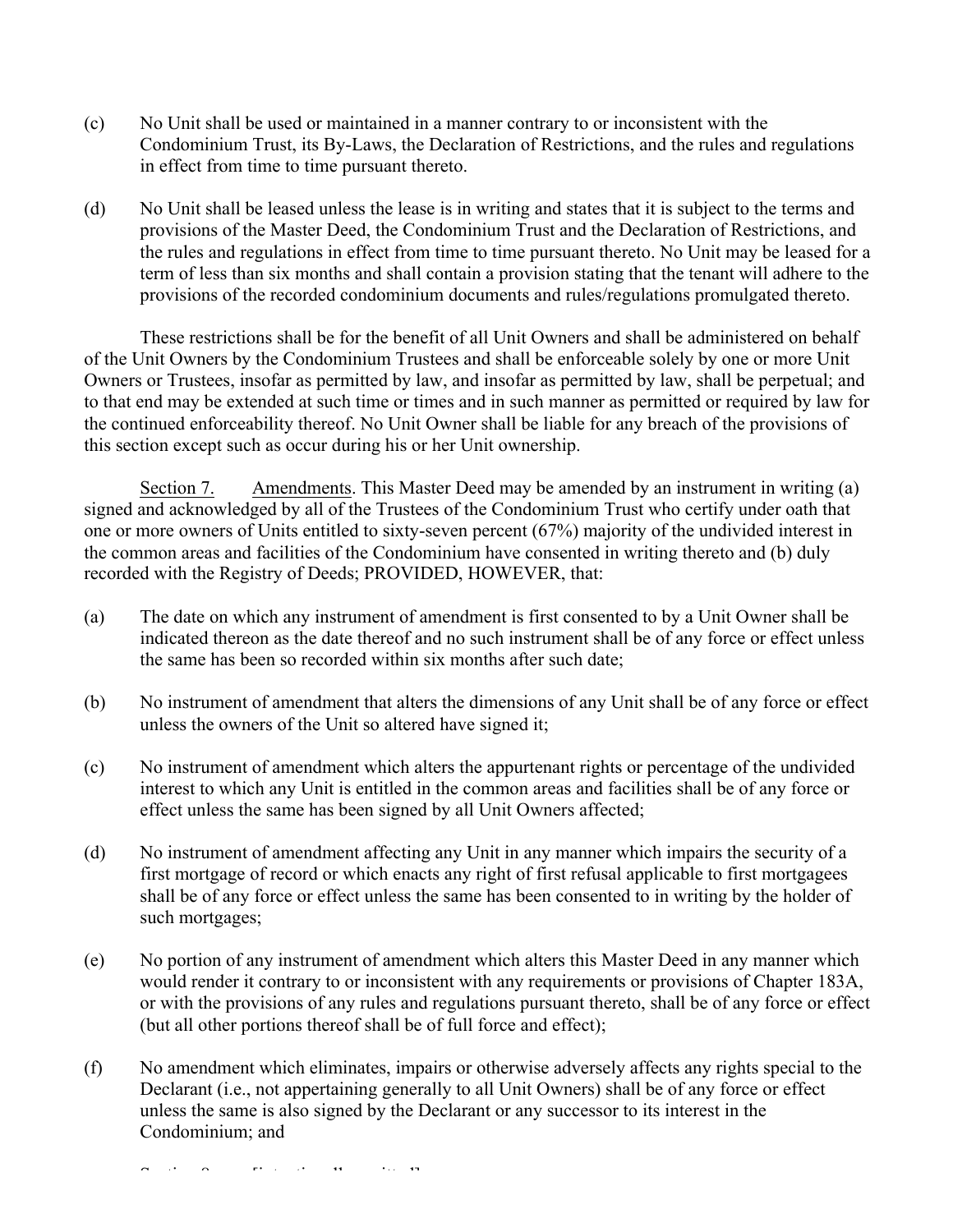## Section 9. Federal Home Loan Mortgage Corporation and Federal National Mortgage Association Compliance.

To the extent required to qualify the Units of the Condominium for unit mortgages under then prevailing regulations of the Federal National Mortgage Association ("FNMA") and the Federal Home Loan Mortgage Corporation ("FHLMC"), and in all events subject to any greater requirements pursuant to Massachusetts General Laws Chapter 183A, the following provisions shall apply notwithstanding any other provisions of this Master Deed or the Condominium Trust.

- (a) Except as provided by statute, in case of condemnation or substantial loss to the Units and/or common areas and facilities of the Condominium, unless 100% of the first mortgage lenders holding mortgages on the individual Units in the Condominium have given their prior written approval, neither the Unit Owners nor the Trustees of the Condominium Trust by amendment to this Master Deed or otherwise, shall:
	- (i) by act or omission seek to abandon or terminate the Condominium;
	- (ii) change the pro-rata interest or obligations of any individual Unit for the purpose of: (i) levying assessments or charges or allocating distributions of hazard insurance proceeds or condemnation awards; or (ii) determining the pro-rata share of ownership of each Unit in the common areas and facilities;
	- (iii) partition or subdivide any Unit;
	- (iv) by act or omission seek to abandon, partition, subdivide, encumber, sell or transfer the common areas and facilities, provided however, that the granting of easements for public utilities or for other lawful purposes consistent with the intended use of the common areas and facilities by the Condominium shall not be deemed an action for which any prior approval of a mortgagee shall be required under this subsection; or
	- (v) use hazard insurance proceeds for losses to any property of the Condominium (whether to Units or to common areas and facilities) for other than the repair, replacement or reconstruction of such property of the Condominium.
- (b) Any first mortgagee who obtains title to a Unit by foreclosure or through any other remedies provided in the mortgage or by-law will not be liable for such Unit's unpaid common charges or dues which accrued subsequent to the recording of such mortgage and prior to such acquisition of title to such Unit by the mortgagee, except as provided in M.G.L. Chapter 183A, Section 6.
- (c) No provision of this Master Deed shall be construed to give any Unit Owner or any other party priority over the rights of the first mortgagee of any Unit pursuant to its mortgage in the case of a distribution to such Unit Owner of insurance proceeds or condemnation awards for losses to or a taking of such Unit and/or the common areas and facilities of the Condominium.
- (d) The Condominium is not subject to any proposal or plan for additions thereto or expansion thereof.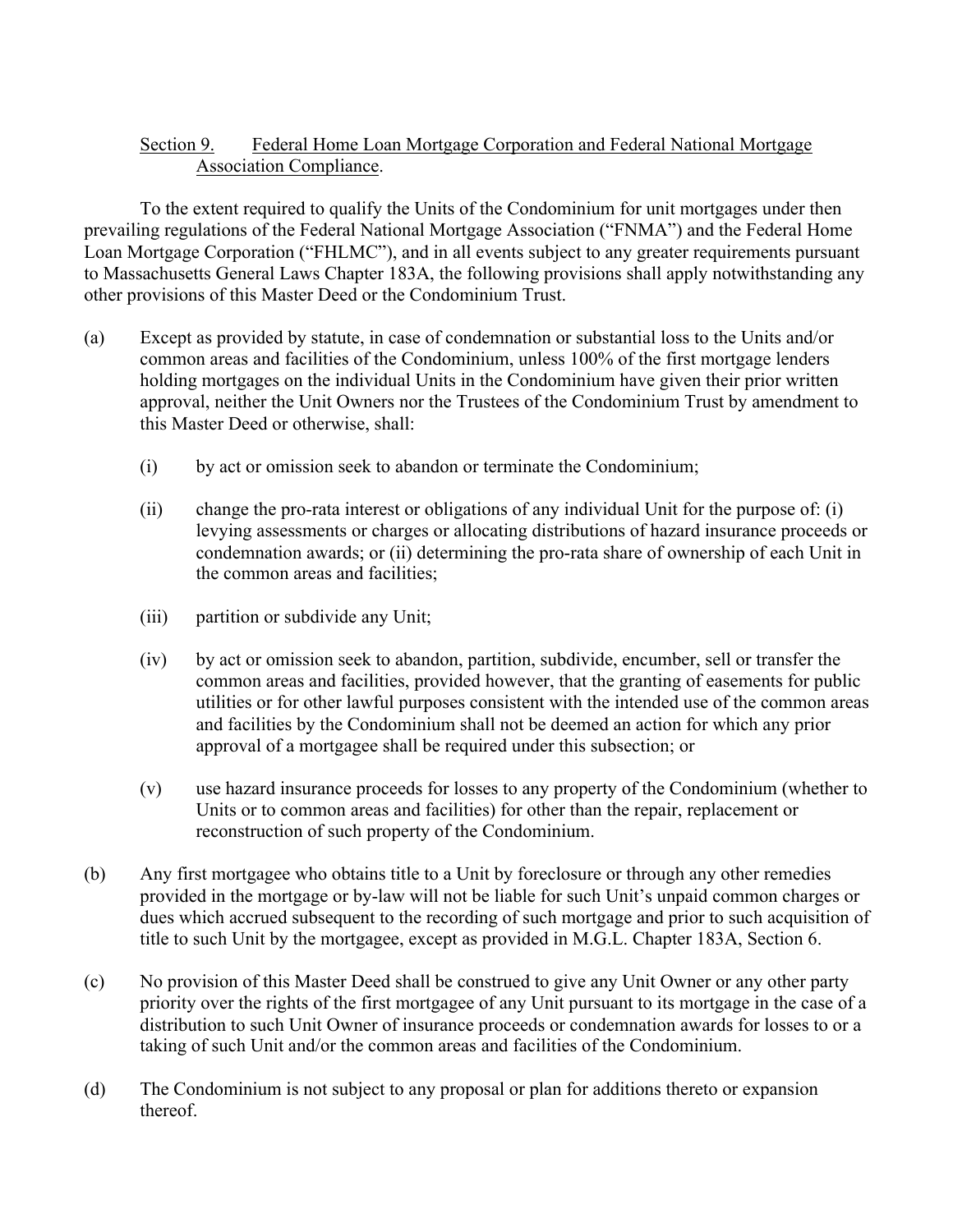- (e) In the event any right of first refusal in case of the sale or lease of a Unit is incorporated into this Master Deed or the Condominium Trust, such right of first refusal shall not impair the rights of a first mortgage lender to:
	- (i) foreclose or take title to a Unit pursuant to the remedies provided in the mortgage; or
	- (ii) accept a deed in foreclosure (or assignment in lieu of foreclosure) in the event of default by a mortgagor; or
	- (iii) sell or lease a Unit acquired by the first mortgagee through the procedures set forth in the preceding subsections (i) and (ii).
- (f) In addition to the provisions of subsection (a) of Section 9, unless two-thirds (2/3) of the Unit Owners and two-thirds (2/3) of the Eligible Mortgage Holders as defined below, have given their prior approval, no amendment to the Master Deed shall be adopted which would make any material change (i.e., other than amendments by way of clarification or correcting technical error) with respect to any of the following matters:
	- (i) voting rights;
	- (ii) assessments, assessment liens or subordination of assessment liens;
	- (iii) reserves for maintenance, repair and replacement of common areas;
	- (iv) responsibility for maintenance and repairs;
	- (v) reallocation of interest in the general or limited common areas, or rights to their use;
	- (vi) boundaries of any unit;
	- (vii) convertibility of Units into common areas or vice versa;
	- (viii) expansion or contraction of the Condominium, or the addition, annexation or withdrawal of property to or from the Condominium premises;
	- (ix) insurance or fidelity bonds;
	- (x) leasing of units;
	- (xi) imposition of any restrictions on a Unit Owner's right to sell or transfer her or his Unit;
	- (xii) a decision by the Condominium Trust to establish self management when professional management had been required previously by an Eligible Mortgage Holder;
	- (xiii) restoration or repair of the Condominium premises (after a casualty loss or partial condemnation) in a manner other than that specified in the Master Deed and the Condominium Trust;
	- (xiv) any action to terminate the condominium after substantial destruction or condemnation occurs; and
	- (xv) any provisions that expressly benefit holders, insurers, or guarantors of Unit mortgages.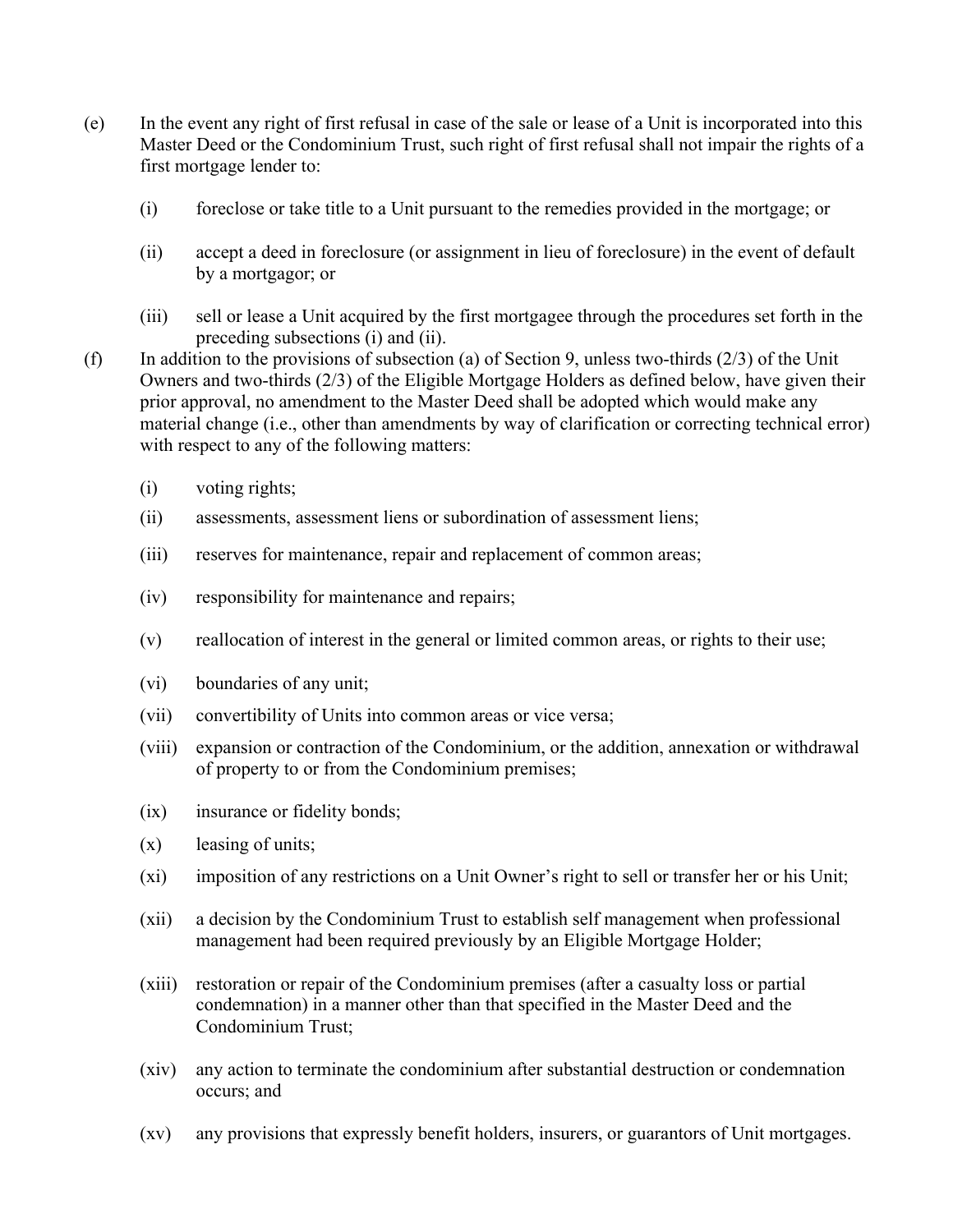An "Eligible Mortgage Holder" is any holder of a first mortgage on a Unit who has requested in writing that the Condominium Trust notify it of any proposed action that requires the approval of a specified percentage of Eligible Mortgage Holders or first mortgagees in accordance with FNMA regulations.

Any Eligible Mortgage Holder that does not deliver or post to the Condominium Trust a negative response within sixty (60) days of a written request from the Trustees provided by 1st class mail and certified mail, return receipt requested, for approval of any nonmaterial addition or amendment pursuant to this subsection (f) shall be deemed to have consented to the addition or change set forth in such request. An affidavit of a majority of the Condominium Trustees referring to this Section, when recorded with the Registry of Deeds, shall be conclusive against all persons as to the facts set forth therein.

- (g) Nothing in this Master Deed or in the Condominium Trust shall be construed to impair the right of each Unit Owner to unrestricted ingress and egress to his or her Unit, which right shall be perpetual and shall run with the land as an appurtenant right to each Unit.
- (h) All taxes, assessments and charges which may become liens prior to a first mortgage under the laws of the Commonwealth of Massachusetts shall relate only to the individual Units and not to the Condominium as a whole, except for real estate tax bills based on assessments made prior to the premises being converted to a Condominium.

The Declarant intends that the provisions of this Section 9 and all other provisions of this Master Deed comply with the requirements of FHLMC and FNMA with respect to condominium mortgage loans and, except as otherwise required by the provisions of Chapter 183A, all questions with respect thereto shall be resolved consistent with that intention. In the event of any conflict between the percentage requirements of FNMA, FHLMC, other sections of the Master Deed and General Laws Chapter 183A with respect to any action or non-action to be taken or omitted by the Unit Owners or the Trustees of the Condominium Trust, or with respect to any other matter, the greatest percentage requirement shall control. This section 9 may be amended only with the prior written approval of all of the first mortgage lenders of the mortgaged units in the Condominium and all of the Owners of Units in the Condominium.

Section 10. Reserved Rights to Amend. Declarant reserves to itself and its successors and assigns the right and power, without the consent of any other Unit Owner, to amend this Master Deed, at any one time or from to time, for the purpose of (a) making corrections or revisions of a technical nature, including, without limitation, correction of scrivener's or typographical errors, and (b) to conform it with the requirements of FNMA or FHLMC, as they apply to the Condominium. Any such amendment shall not change the dimensions of any Unit.

Each Unit Owner, by acceptance of the delivery of a deed to a Unit, shall thereby have consented to the provisions of this Section, including, without limitation, the right of the Declarant and its successors and assigns, to amend the Master Deed pursuant to this Section or Section 7, without the requirement or necessity of securing any further consent or execution of any further document by such Unit Owner. For the purposes of this Section, each Unit Owner by acceptance of a deed to a Unit, constitutes and appoints the Declarant and its successors and assigns, attorneys-in-fact for each such Unit Owner, which durable power of attorney is coupled with an interest, shall be irrevocable and shall run with the land and shall be binding upon such Unit Owners, heirs, executors, successors and assigns.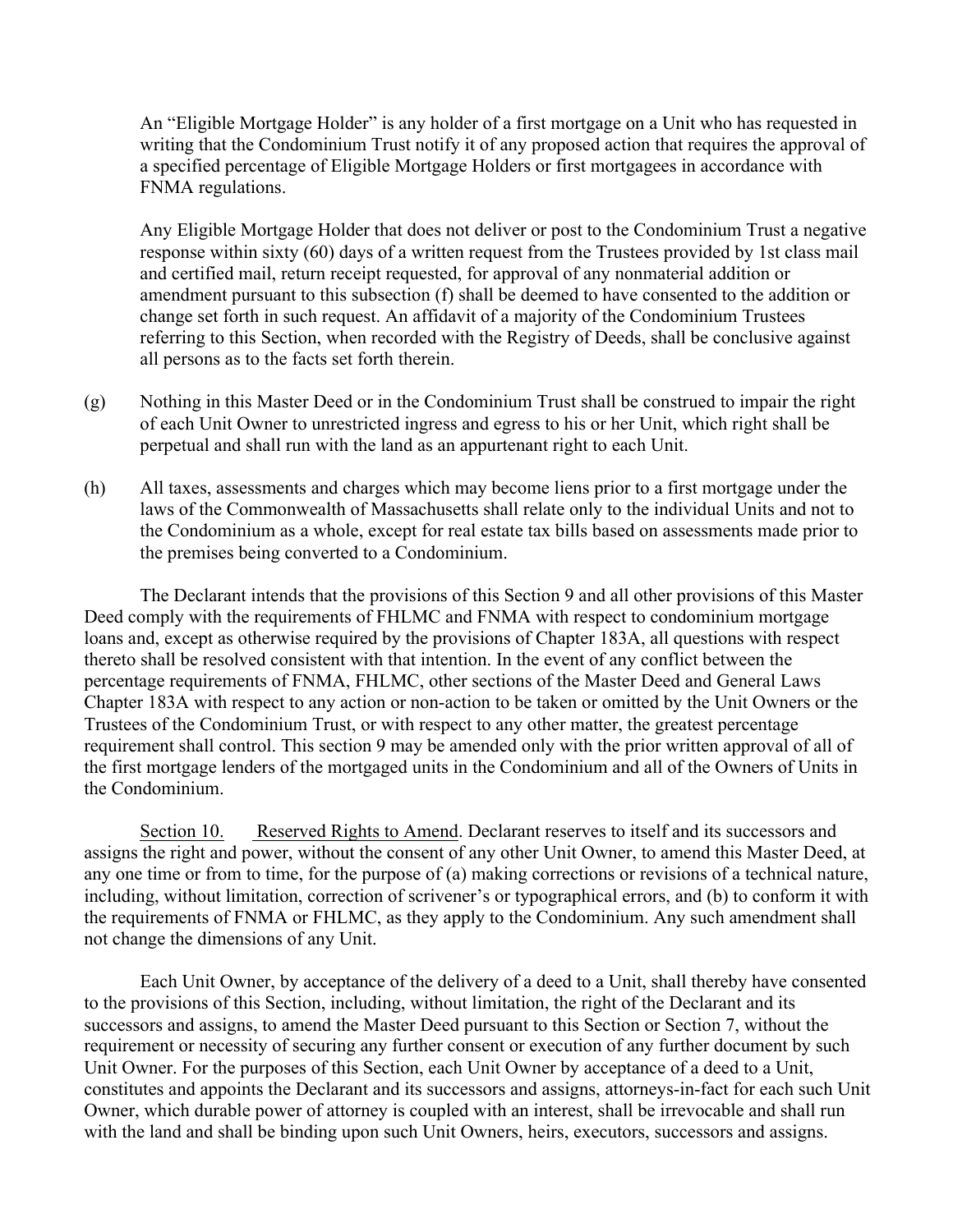Section 11. The Unit Owners Organization. The organization through which the Unit Owners will manage and regulate the Condominium is the EASTSIDE PLACE CONDOMINIUM TRUST under Declaration of Trust recorded herewith. In accordance with Chapter 183A, the Declaration of Trust enacts By-Laws and establishes a membership organization of which all Unit Owners shall be members and in which the Unit Owners shall have a beneficial interest in proportion to the percentage of undivided interest in the common areas and facilities to which they are entitled under this Master Deed.

The name and address of the original and present Trustee of the Condominium Trust, so designated in the Declaration of Trust, is as follows:

60 Cross Street Investment, LLC c/o Young H. Lee, Manager 109 School Street Watertown, MA 02472

Section 12. Chapter 183A Governs. The Units and the common areas and facilities, the Unit Owners and the Trustees of the Condominium Trust shall have the benefit of and be subject to the provisions of Chapter 183A in effect on the date this Master Deed is recorded and as it may hereafter be amended and, in all respects not specified in this Master Deed or in the Condominium Trust and the By-Laws set forth therein, shall be governed by provisions of Chapter 183A in their relation to each other and to the Condominium established hereby including, without limitation, provisions thereof with respect to removal of the Condominium premises or any portion thereof from the provisions of Chapter 183A. Should any provision of this Master Deed be in conflict with Chapter 183A, the terms of Chapter 183A shall govern.

Section 13. Condemnation. From and after any condemnation which includes one or more Units or parts thereof, (i) the percentage interests of the remaining Units shall be in proportion to their original percentage interests, with equitable adjustments based on diminution in fair market value as to any Unit partially taken, and (ii) those Units entirely taken shall have no percentage interest hereunder.

Section 14. Definitions. All terms and expressions used in this Master Deed which are defined in Chapter 183A shall have the same meanings here unless the context otherwise requires.

Section 15. Waiver. The provision of this Master Deed shall be waived only in writing by the party charged therewith, and not by conduct, no matter how often repeated.

Section 16. Partial Invalidity. The invalidity of any provision of this Master Deed shall not impair or affect the validity of the remainder of this Master Deed and all valid provisions shall remain enforceable and in effect notwithstanding such invalidity.

EXECUTED UNDER SEAL on this day of March 2022.

60 Cross Street Investment, LLC

 $\mathbf{By}$ 

Young H. Lee, its Manager

THE COMMONWEALTH OF MASSACHUSETTS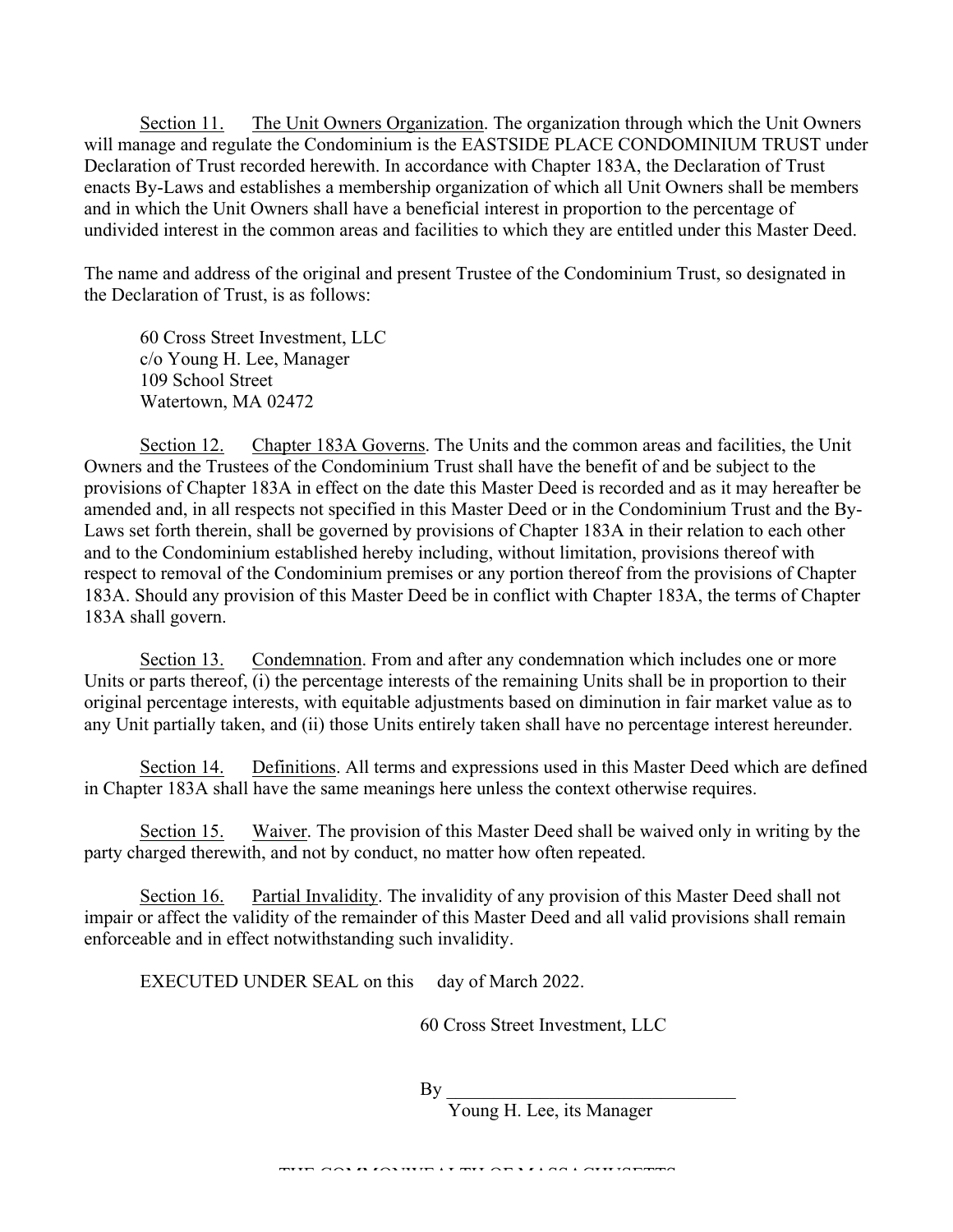#### MIDDLESEX, ss.

On this the day of March 2022, before me, the undersigned notary public, personally appeared Young H. Lee, Manager as aforesaid, proved to me through satisfactory evidence of identification, which was a Massachusetts drivers license, to be the person whose name is signed on the preceding or attached document, and acknowledged to me that he signed it voluntarily for its stated purpose on behalf of 60 Cross Street Investment, LLC.

> Notary Public: My Commission Expires:

 $\mathcal{L}_\text{max}$  , where  $\mathcal{L}_\text{max}$  and  $\mathcal{L}_\text{max}$  and  $\mathcal{L}_\text{max}$ 

## SCHEDULE A - LEGAL DESCRIPTION

## EASTSIDE PLACE CONDOMINIUM

A certain parcel of land located at the southwest intersection of Mystic Avenue and McGrath Highway in the City of Somerville, in the County of Middlesex and the Commonwealth of Massachusetts bounded and described as follows:

Beginning at a point on the westerly sideline of Mystic Avenue and the easterly sideline center of a private way known as Cross Street East, now discontinued; thence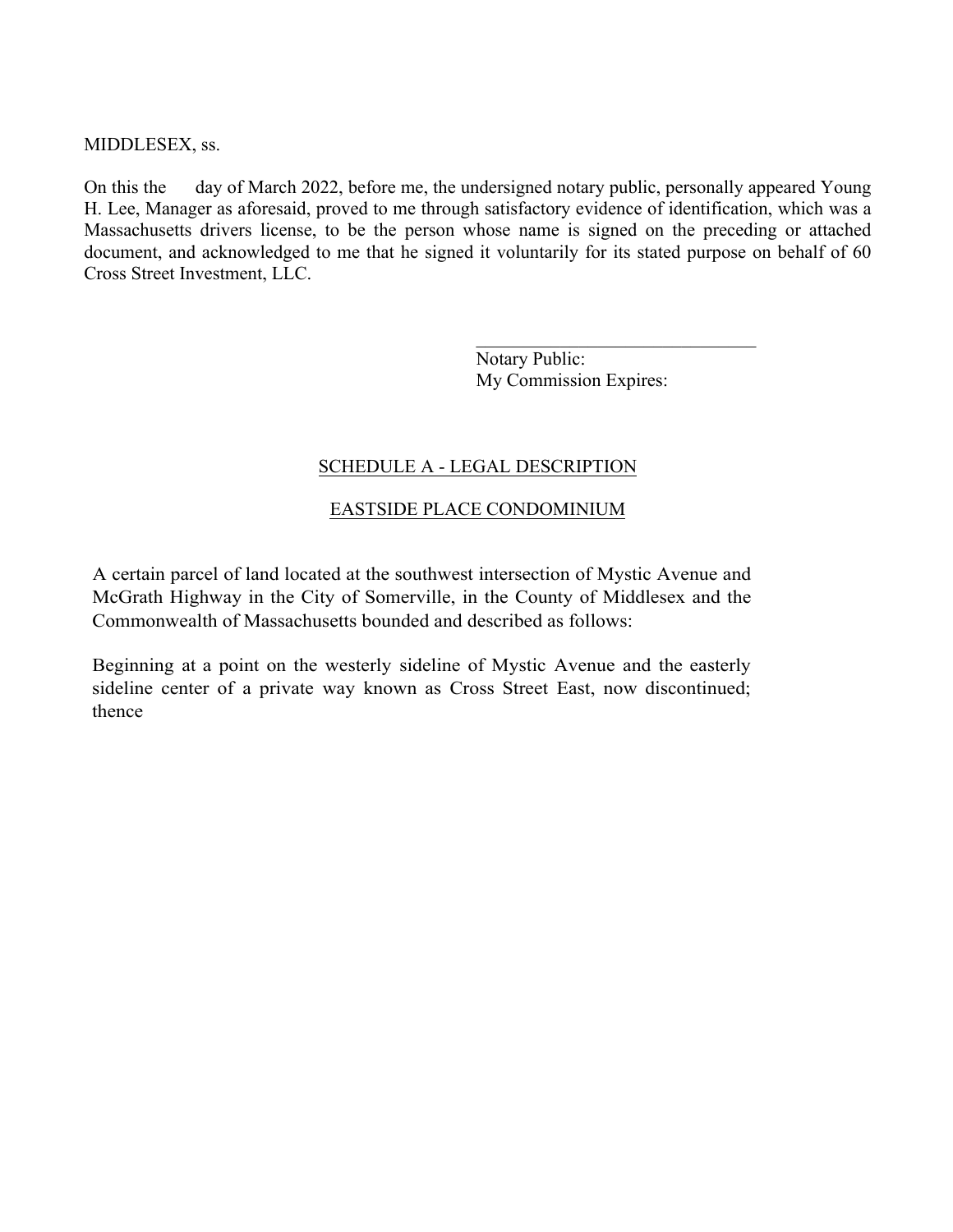| S 36°59'51" W | a distance of three hundred four and sixty-five hundredths' feet<br>(304.65') to a point, by the former centerline of Cross Street East;<br>thence                                                                                                                              |
|---------------|---------------------------------------------------------------------------------------------------------------------------------------------------------------------------------------------------------------------------------------------------------------------------------|
| N 53°00'09" W | a distance of twenty and no hundredths feet (20.00') to a point, by the<br>west sideline of the discontinued portion of Cross Street East; thence                                                                                                                               |
| S 36°59'51" W | a distance of thirty-nine and forty-three hundredths' feet (39.43') to a<br>point, by the northerly sideline of Cross Street East; thence                                                                                                                                       |
| N 53°00'09" W | a distance of one hundred ninety and twenty-one hundredths' feet<br>(190.21') to a point, by land now or formerly Pierre Tresfort and now<br>or formerly Blakely Realty Trust; thence                                                                                           |
| N 36°58'11" E | a distance of seventeen and thirteen hundredths' feet (17.13') to a point;<br>thence                                                                                                                                                                                            |
| Southeasterly | and curving to the left along the arc of a curve having a radius of<br>seventy and no hundredths feet (70.00') a length of eighty and eighty-<br>three hundredths feet $(80.83')$ to a point; thence                                                                            |
| N 37°13'09" E | a distance of two hundred fifty-eight and thirty-eight hundredths' feet<br>$(258.38')$ to a point; thence                                                                                                                                                                       |
| Southeasterly | and curving to the right along the arc of a curve having a radius of<br>forty-four and no hundredths feet (44.00') a length of fifty-four and<br>sixty two hundredths feet $(54.62)$ to a point, the last $(4)$ courses by<br>Lot B shown on said plan referenced below; thence |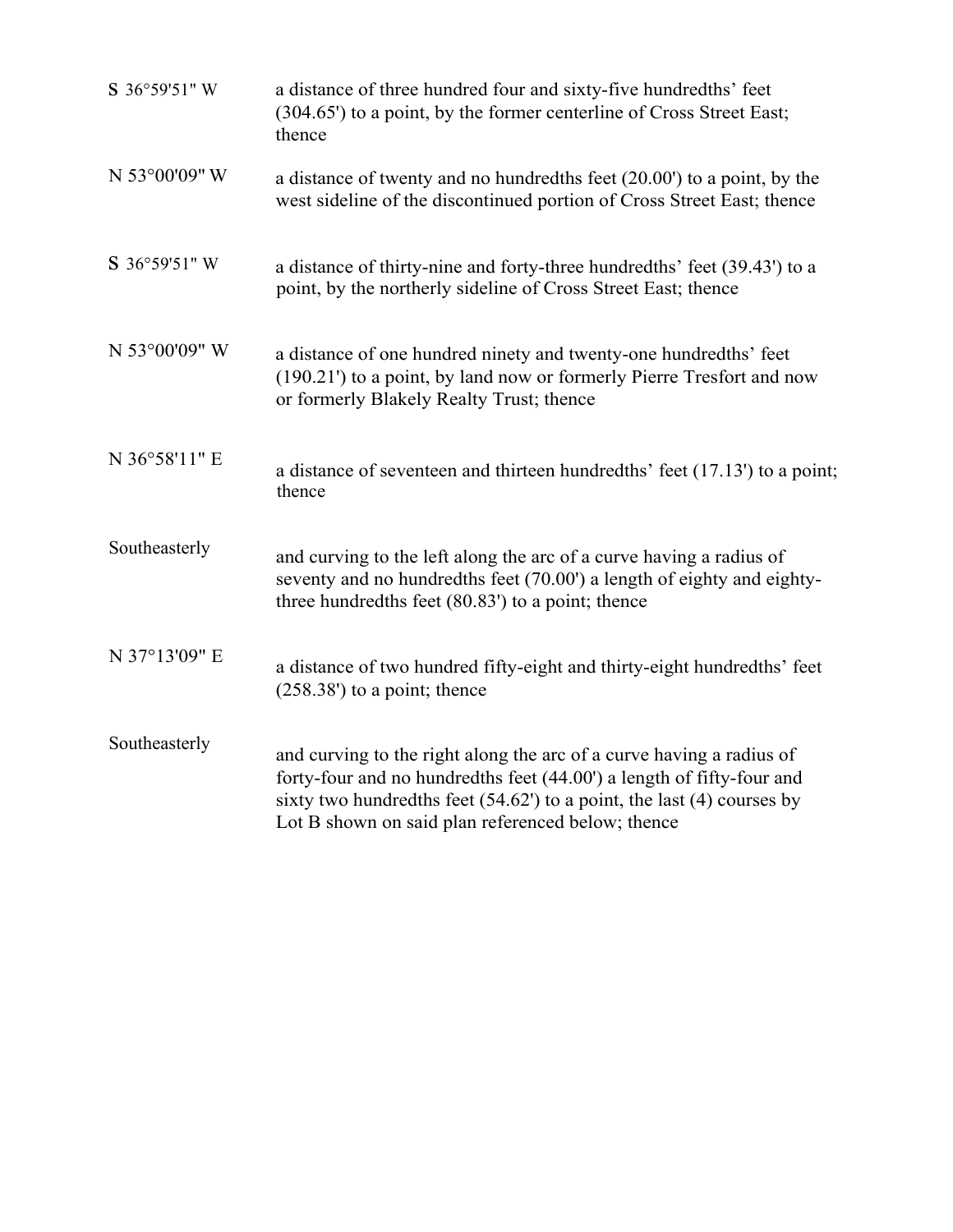S 38°00'00" E a distance of one hundred forty-two and eighteen hundredths' feet (142.18') to the point of beginning, by the westerly sideline of Mystic Avenue.

The above-described parcel contains 61,738 square feet in the City Somerville, MA., shown as Lot A on a plan entitled "Plan of Land in Somerville Massachusetts, prepared for: Criterion Development Company, LLC, prepared by VHB, dated February 25, 2016, scale 1"=40'.

For title, reference is made to a deed to 60 Cross Street Investment, LLC, dated June 22, 2016, recorded with the Middlesex South District Registry of Deeds on March 24, 2016, in Book 67497 at Page 304.

Said parcel is subject to the following instruments:

- 1. Special Permit (PB 2013-05) dated December 11, 2014, and recorded on June 24, 2016 in Book 67497 at Page 124;
- 2. Easement Agreement recorded with the Middlesex South District Registry of Deeds in Book 67497 at Page 110 on June 24, 2016, containing an easement Plan of Land attached thereto as Exhibit C, showing a common roadway and pedestrian easement on said Plan.